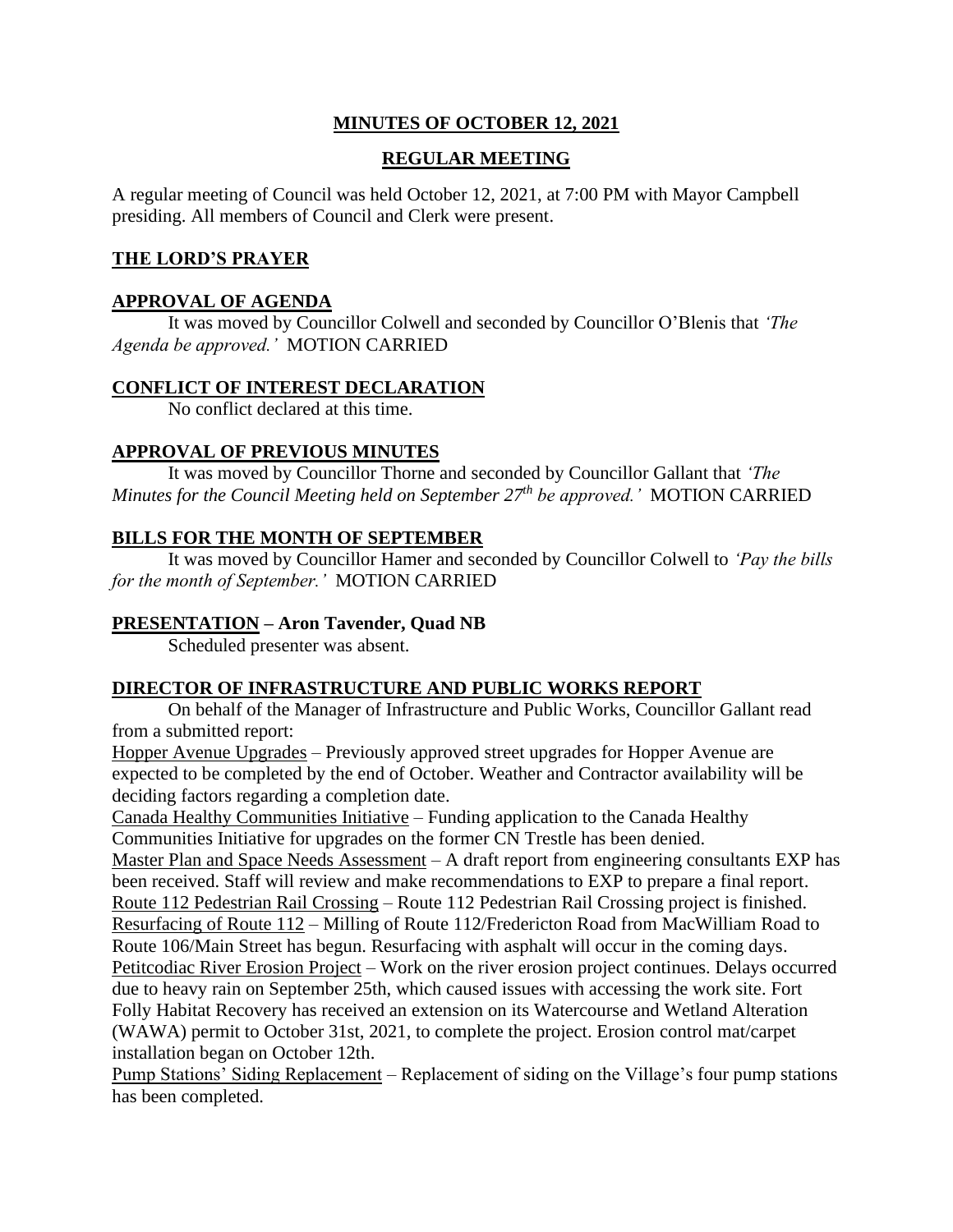# **DIRECTOR OF RECREATION AND WELLNESS REPORT**

While there was no submitted report from the Director of Recreation and Wellness, Councillor Thorne provided a brief update:

Workshops – Various public workshops are planned for the coming months, including soapmaking, a Hallowe'en event, and a Christmas craft-making event.

Equipment – Department staff have been working on an equipment inventory.

Fitness Classes – With a new instructor secured, fitness classes will start up again. Classes will be held on Wednesday and Friday mornings.

### **BUSINESS ARISING FROM MINUTES**

### Erosion

Covered in Manager of Infrastructure and Public Works' report.

## Railway Trestle (Bridge)

Government grants will continue to be sought for safety improvements to the bridge, which is a Village asset. Mayor Campbell estimates \$250,000 would be required for all of the improvements, including a rebuild of the surface boards that were installed in recent years by a trail-user group acting without any consultation with the municipality which, again, is the owner of the structure. Side-protection elements and anti-climbing features must also be implemented. Further discussion is needed with Albert MLA Mike Holland and with all-terrain vehicle and snowmobile user groups.

## By-Law Review

Clerk had asked for Council's thoughts on which Village by-laws it wishes to review and possibly update soon. The consensus was to begin with the Procedure By-Law, By-Law No. 38. Discussion will begin during a Council working session scheduled for October 30<sup>th</sup>.

### Tenders

Clerk has proceeded to call for tenders for both **Solid Waste Collection** and **Janitorial**  Services for 2022. Both close on October 22<sup>nd</sup> at 3:00 PM in advance of the next meeting of Council, at which time tenders could be awarded should Council decide at that time.

# Pedestrian Rail Crossing

Covered in Manager of Infrastructure and Public Works' report.

# Hopper Avenue

Covered in Manager of Infrastructure and Public Works' report.

### MacDonald Road Property

Concerning insurance coverage and related costs for the property in question, which was recently acquired in order to secure public access to the Wetland Trail from MacDonald Road, Clerk has reached out to the municipality's insurance-provider and is waiting for information to be provided. Intact Insurance is the insurer, while Sears Insurance is the local broker.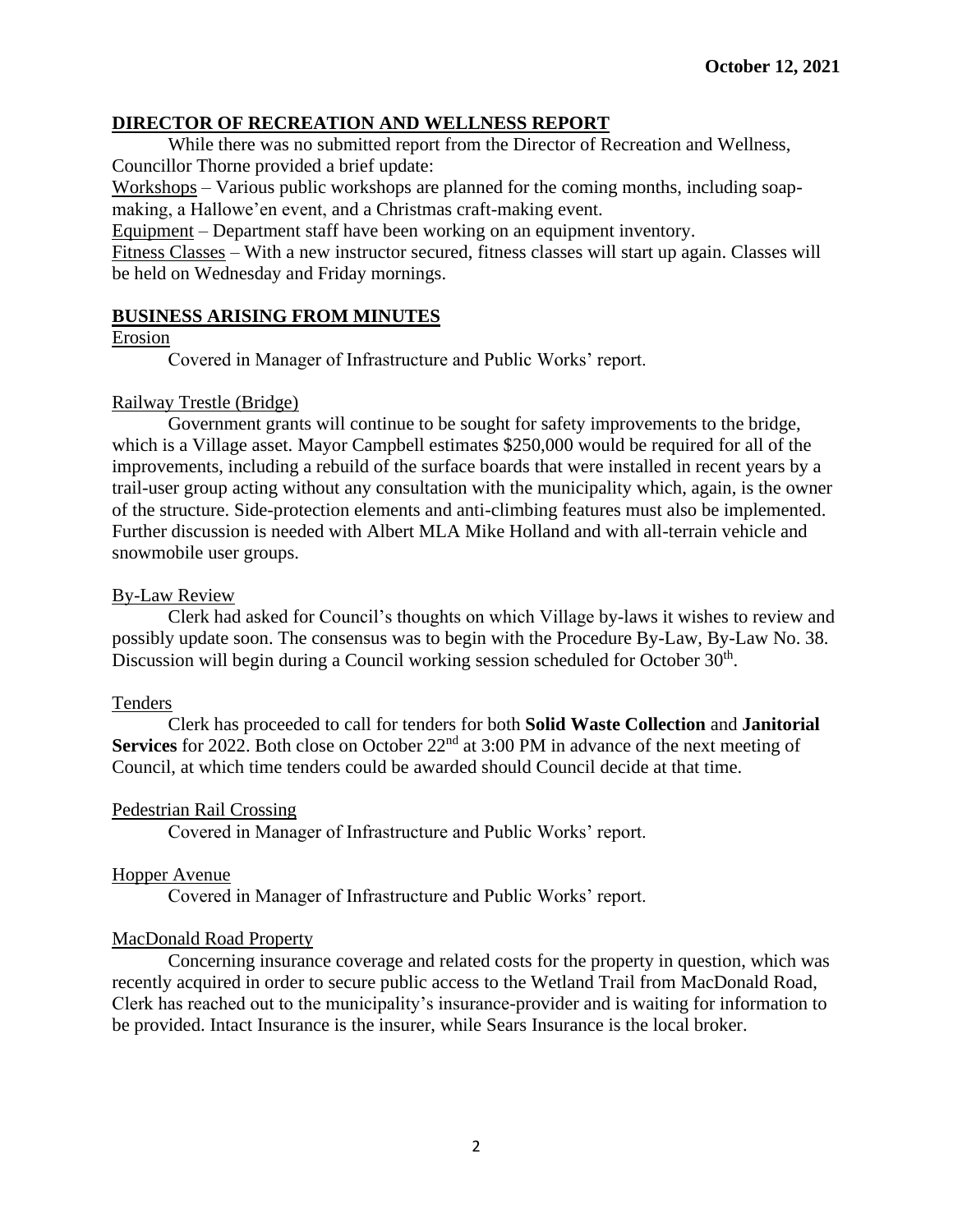## All-Terrain Vehicles

Interest had been expressed previously in having the head of one of the local all-terrain vehicle groups, who is also a director at Quad NB, invited to a Council meeting to discuss, among other things, road access for ATVs. As noted earlier, this individual was placed on this meeting's agenda but was unable to attend.

### **CORRESPONDENCE**

## **The following items were discussed by accommodated and remaining correspondence placed on file:**

Southeast Regional Service Commission – Development & Building Permit List, Sept. 2021

The September Development and Building Permit list provided by Southeast Regional Service Commission revealed three permits issued in Salisbury last month. One is for renovations at a Main Street commercial building carrying an estimated value of almost \$524,000. Described work is a change of use to include a restaurant, an event venue, a personal service shop, and retail. Two other permits were for accessory buildings.

#### Association of Municipal Administrators of New Brunswick – 2022 Police Billing Update

Information from the federal Department of Justice and Public Safety has been forwarded to the Village by the Association of Municipal Administrators of New Brunswick. This is concerning the federal government's recently reached first collective agreement with the National Police Federation, which is the union representing RCMP regular members and reservists. The new billing to local governments in 2022 will reflect salary increases and market adjustments, but it does not yet factor in retroactive pay. Retroactive pay is still being discussed by the Government of Canada and the provinces and territories. In anticipation of this jump in policing costs, and in hopes of offsetting the impact to local governments, for the past six years there have been estimated annual salary increases of 2.5 per cent factored into the annual billing.

### Petitcodiac Riverkeeper – Annual General Meeting – November 3

The environmental group Petitcodiac Riverkeeper sent an advisory that it will be holding its annual general meeting online on November third at 6:00 PM. It will include a presentation by President Ronald Babin, noting that this has been a monumental year for their ongoing riverrestoration efforts with the removal of the Petitcodiac River causeway. Councillors were advised that if they wished to take part in the AGM, they were asked to RSVP in advance.

### Service New Brunswick, Property Assessment Services – Municipal Review Statistics 2021

Provided by SNB Property Assessment Services were the Municipal Review Statistics for 2021, which revealed changes in two assessed property values in Salisbury following submitted Requests for Review of Assessment. According to Section 28 of the New Brunswick Assessment Act, the municipality now has the option to file an appeal. There are 13 days remaining to do so.

### NB Department of Environment and Local Government – 2022 Budget Information

The Clerk's Office has received information for 2022 budget purposes, notably the tax base and payment in lieu of taxes, or PILT. The tax base increase is 7.07 per cent for the Village of Salisbury. To the frustration of Council, the equalization payment from the Province of New Brunswick to the Village is significantly lower than it was one year ago.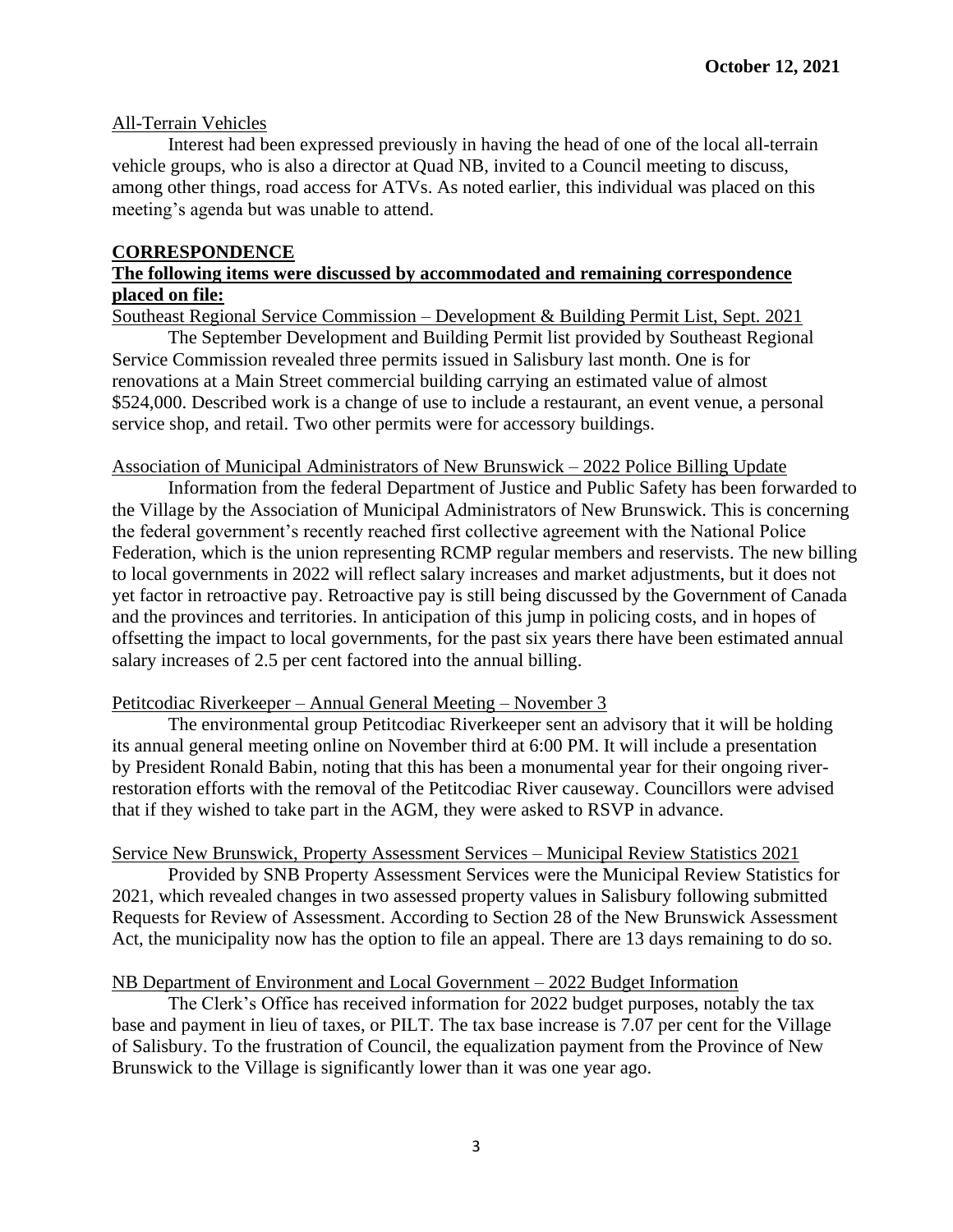# **FIRE DEPARTMENT REPORT**

A printed report regarding activity last month was provided to Council prior to the meeting. The report includes responses to structure fires on September 15<sup>th</sup> in Boundary Creek and September  $27<sup>th</sup>$  in Petitcodiac, the latter fire resulting in one fatality. As well, the Salisbury Firefighters Association (SFA) Inc. has donated \$15,000 worth of hoses and nozzles to the Village of Salisbury's fire department. The money for this donation came from the SFA 50/50 lottery project, which is a continuing commitment to improve fire and rescue equipment at no cost to the taxpayers.

## **RCMP REPORT**

No report from the RCMP this meeting. Councillor Hamer commented that some inquiries have been made concerning the eventual creation of a new Neighbourhood Watch.

## **MAYOR'S REPORT**

Local Service District – On September 30<sup>th</sup>, met with a New Brunswick Environment and Local Government official and members of the Coverdale Local Service District committee. Personnel – On October  $5<sup>th</sup>$ , took part in Council working session regarding municipal staffing and job descriptions.

Union of the Municipalities of New Brunswick – On October  $10<sup>th</sup>$ , attended UMNB's Annual General Meeting via a day-long Zoom video conference call.

## **COUNCILLORS' REPORTS**

**Councillor Colwell**

Nothing to report.

### **Councillor Gallant**

Water – Spoke with Southeast Regional Service Commission engineer David Crandall about a water study done a number of years ago for Salisbury and the possibility of conducting a new water study. Follow-up discussion could possibly continue at the October  $30<sup>th</sup>$  Council working session.

### **Councillor Hamer**

Insurance Review – Suggested the Village hire a consultant he has previously worked with to conduct an insurance review at an estimated cost of \$3,000. It was noted that the municipality's insurance policy is up for renew each year. The current provider is Intact Insurance through local broker Sears Insurance. Clerk stated that the insurance costs for 2021 for the municipality are approximately \$70,000. Mayor Campbell commented that it would be good to review insurance, adding some municipalities are projecting a 22 per cent increase. Consultant to be contacted regarding his availability for a presentation.

### **Councillor O'Blenis**

Nothing to report.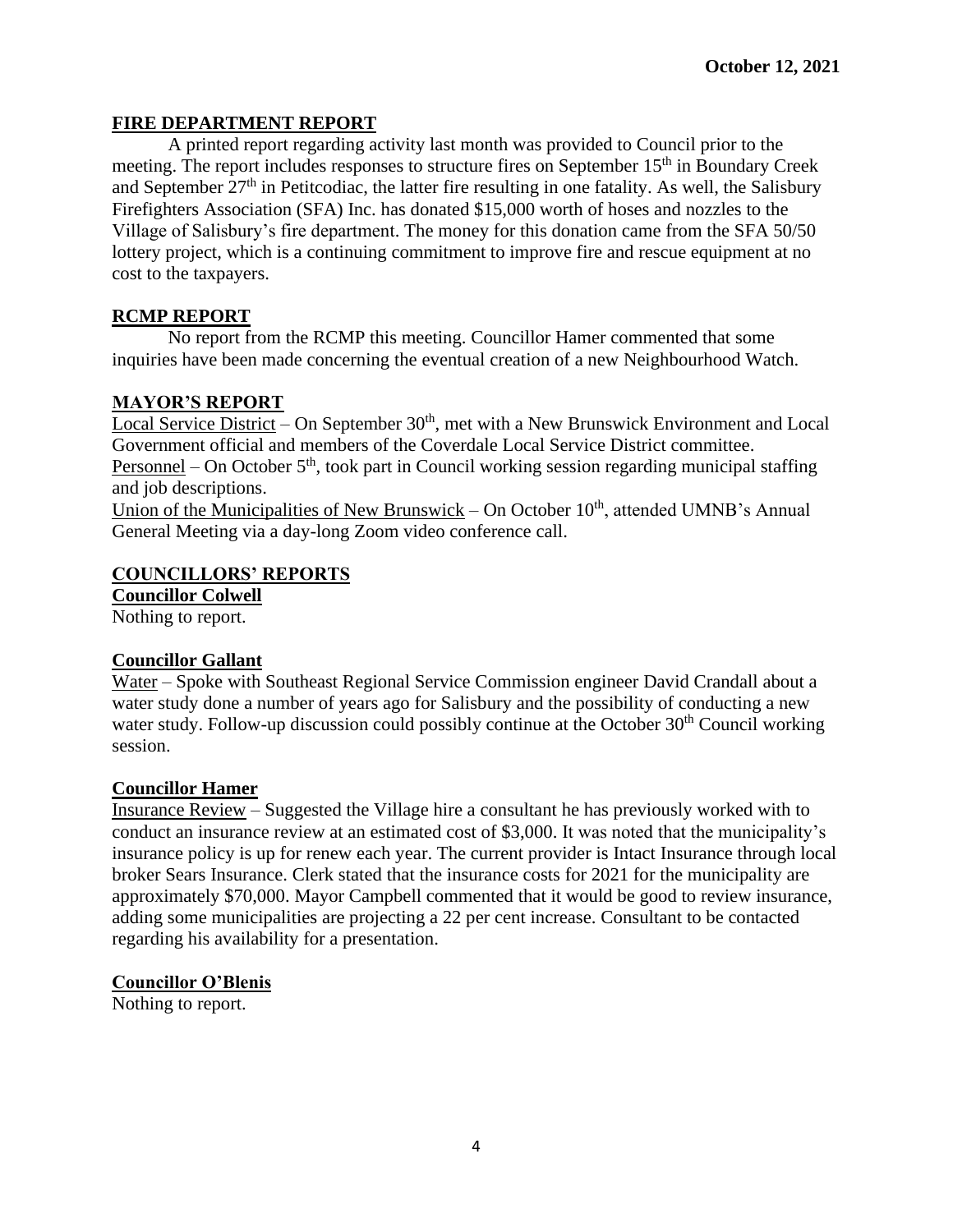# **Councillor Thorne**

Library Board – Attended meeting of the Library Board last week. They are looking for some new board members. The next board meeting will focus on the Library's 2022 budget. It was noted that with daily cleaning now directed by the Province due to the current wave of the COVID-19 pandemic, janitorial costs will be higher next year.

Department of Recreation and Wellness – Still working with Recreation and Wellness staff on reciprocal agreements.

# **CLERK'S REPORT**

Job Announcement – New position of Skilled Labourer for the Village of Salisbury Department of Infrastructure and Public Works has been posted, closing October 22nd. Two resumes have been received so far.

Vaccination Policy – Due to new provincial regulations for fire departments, Village staff prepared a COVID-19 Vaccination Policy for Council's consideration. This policy will cover all municipal departments.

It was moved by Councillor O'Blenis and seconded by Councillor Colwell that *'The COVID-19 Vaccination Policy be adopted as presented.'* MOTION CARRIED

Vaccination Policy to be distributed to the municipal department heads. 2022 Budget – Prior to beginning budget deliberations, the Village is still waiting for a few more key figures to be supplied, including RCMP costs. It was noted by Mayor Campbell that if the RCMP cost increase is around 13 per cent, as has been suggested, that would amount to approximately \$60,000. Mayor Campbell also spoke of an email he received from a local resident who asked Council to consider lowering the tax rate to balance out the increase in property assessments. Further to that point, the Clerk read from a letter from the Minister of Local Government and Local Governance Reform, Daniel Allain, that was received too late to be put on the agenda. In the letter, Daniel Allain encouraged Councils to consider lowering local property tax rates since taxpayers are already facing increased assessments of 7.7 per cent on average which, if the existing tax rates were held steady, would still result in a greater property tax burden for residents. Mayor Campbell countered that the municipality is already facing significantly higher costs in 2022, such as for policing and insurance, not to mention that the equalization payment from the Province is going to be about \$100,000 lower than it was one year ago, making matters much more difficult. Municipal budgets are due to be submitted to the New Brunswick Government by November 15<sup>th</sup>.

Breast Cancer – Clerk read from a letter received after the agenda had already been published regarding October being Breast Cancer Awareness Month. Council was asked about the Village possibly doing something in recognition of this. The decision was made to pass this along to the Department of Recreation and Wellness for its consideration.

Asset Management – The Federation of Canadian Municipalities (FCM) is continuing with phase two of its grant program for the funding of municipal asset management planning. The Village was denied funding earlier this year, but now has a second chance to apply for that funding. Supporting the original motion made in January by the previous Council, the current Council agreed to have staff once again retain the services of Englobe, formerly Crandall Engineering, to make adjustments for the resubmission of the grant application for the municipality. The FCM Asset Management grants are valued at \$50,000. The cost to the municipality after accessing the grant would be \$12,500. Having an Asset Management program in place will be a requirement in order to access future government infrastructure funding.